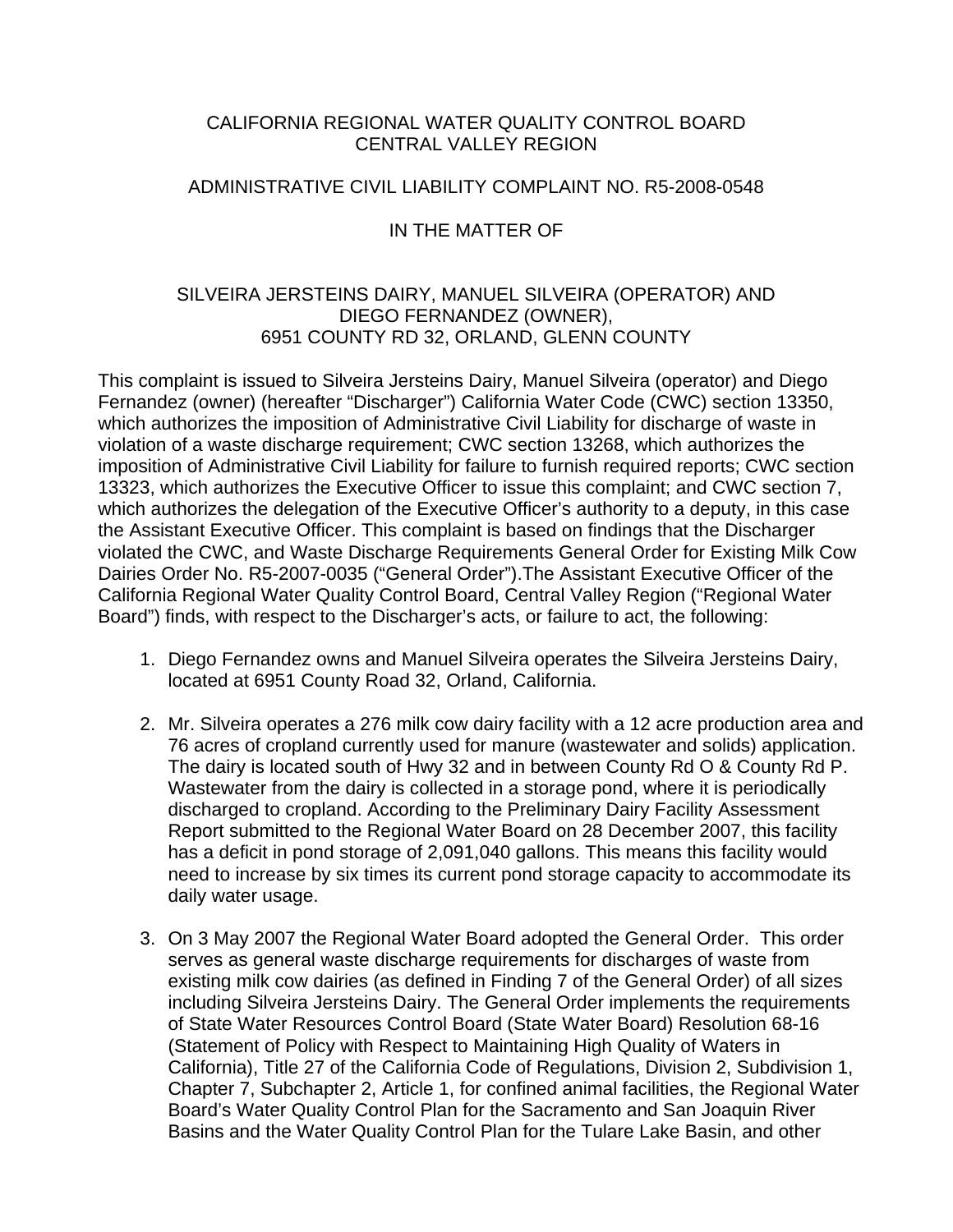applicable plans and policies of the State Water Board and the Regional Water Board. The Silveira Jersteins Dairy was notified of its coverage under the General Order on 2 July 2007.

- 4. On 6 February 2008, Regional Water Board and Department of Fish & Game staff conducted an investigation concerning wastewater in a canal in response to a complaint. It was determined that the discharger had applied wastewater to his cropland which reached the southeast corner of the property, entering a pipe through an open valve. Wastewater traveled south through the pipe, under a farm road, and then east under County Rd P where it entered the concrete irrigation canal at the south-east corner of the intersection of County Rd P & County Rd 15. The irrigation canal was dry at the time of the discharge. The wastewater that traveled in the concrete canal was observed approximately ½ mile down gradient. Although the canal was dry at the time of the discharge, the first distribution of irrigation water mobilized waste constituents deposited in the canal. The canal runs parallel to Country Rd 15 along the south side and ultimately discharges into the Sacramento River. According to the Priority Reporting of Significant Events Report dated 3 March 2008 that was submitted to the Regional Water Board, the duration of the discharge is unknown but estimated to be between 12-24 hours with an unknown number of gallons discharged.
- 5. On 6 February 2008, four (4) water samples were collected by Department of Fish and Game, and tested by Fish and Wildlife Water Pollution Control Laboratory. All samples were determined to be deleterious to aquatic organisms living in waters of the state. Samples 1 through 3 contained ammonia at levels which are considered acutely toxic to various freshwater fish and sample 4 contained ammonia at a level that is considered acutely toxic to some aquatic organisms.

| <b>Sample</b><br>Identification/<br>Location | Date   | <b>Time</b> | EC<br>$(\mu s/cm)$ | <b>PH</b> | Temp<br>(Celsius) | Undissociated<br>Ammonia as<br>NH3 mg/L (shall<br>not exceed .02<br>mg/L) | Ammonia as N<br>mg/L (shall not<br>exceed .1 - 4<br>mg/L) |
|----------------------------------------------|--------|-------------|--------------------|-----------|-------------------|---------------------------------------------------------------------------|-----------------------------------------------------------|
| 1. Field SE<br>Corner                        | 2/6/08 | 12:34       | 4220               | 8.01      | 13.3              | 4.40                                                                      | 202                                                       |
| 2. SW Corner<br><b>Rd P &amp; Rd 15</b>      | 2/6/08 | 12:38       | 4250               | 8.05      | 9.1               | 3.19                                                                      | 177                                                       |
| 3. SE Corner<br><b>Rd P &amp; Rd 15</b>      | 2/6/08 | 12:41       | 4262               | 8.09      | 7.8               | 3.43                                                                      | 177                                                       |
| 4.Lagoon                                     | 2/6/08 | 13:07       | 5382               | 7.19      | 8.4               | .443                                                                      | 186                                                       |

- 6. The Regional Water Board issued the Discharger a written Notice of Violation letter on 7 March 2008, giving notice of the violations that have led to the issuance of this complaint.
- 7. CWC section 13323 states, in part: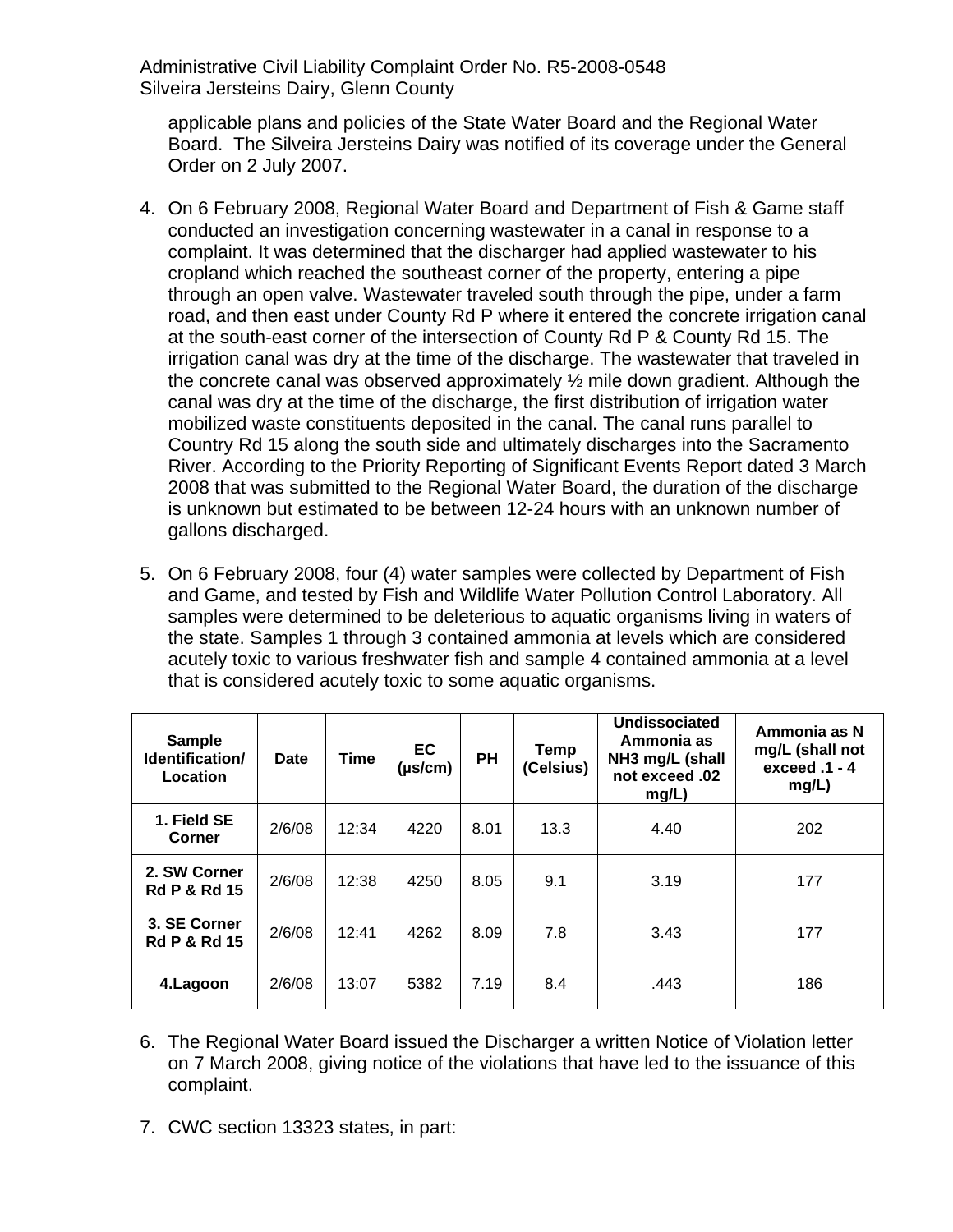> "Any executive officer of a regional board may issue a complaint to any person on whom administrative civil liability may be imposed pursuant to this article. The complaint shall allege the act or failure to act that constitutes a violation of law, the provision authorizing civil liability to be imposed pursuant to this article, and the proposed civil liability." CWC section 7 permits the Assistant Executive Officer to exercise the power to issue such a complaint.

8. CWC section 13350 states, in part:

"Any person who…in violation of any waste discharge requirements, waiver condition, certification, or other order or prohibition issued, reissued, or amended by a regional board or the state board, discharges waste, or causes or permits waste to be deposited where it is discharged into waters of the state…shall be liable civilly . . .."

The relevant penalty provisions of the statute at §13350(e) provide that:

"[A] regional board may impose civil liability administratively . . . either on a daily basis or on a per gallon basis, but not both. (1) The civil liability on a daily basis may not exceed five thousand dollars (\$5,000) for each day the violation occurs. . . . (2) The civil liability on a per gallon basis may not exceed ten dollars (\$10) for each gallon of waste discharged."

9. General Order Prohibition A.4 states:

"The collection, treatment, storage, discharge, or disposal of wastes at an existing milk cow dairy that results in (1) discharge of waste constituents in a manner which could cause degradation of surface water or groundwater except as allowed by this order, (2) contamination or pollution of surface or groundwater, or (3) a condition of nuisance (as defined by the California Water Code section 13050) is prohibited."

Additionally, Prohibition A.10 states:

"The discharge of wastewater to surface waters from cropland is prohibited."

These provisions are designed to prevent waste discharges that could affect the quality of the waters of the state and create nuisances. The discharge of wastewater from the field into the concrete irrigation canal, observed by Regional Water Board staff on 6 February 2008, constituted a violation of Prohibition A.4 of the General Order and therefore is in violation of [a] Waste Discharge Requirements as specified in CWC section 13350.

- 10. By discharging waste into the irrigation canal, the Discharger **"discharge[d] waste**, or cause[d] or permitte[d] waste to be deposited where it is discharged into the waters of state" under CWC section 13350.
- 11. Monitoring and Reporting Program No. R5-2007-0035 ("MRP") was issued pursuant to CWC Section 13267 and is incorporated into the General Order at Provision E3. CWC section 13268 provides that:

"Any person failing or refusing to furnish technical or monitoring program reports as required by . . . Section 13267 . . . may be liable civilly . . .. Civil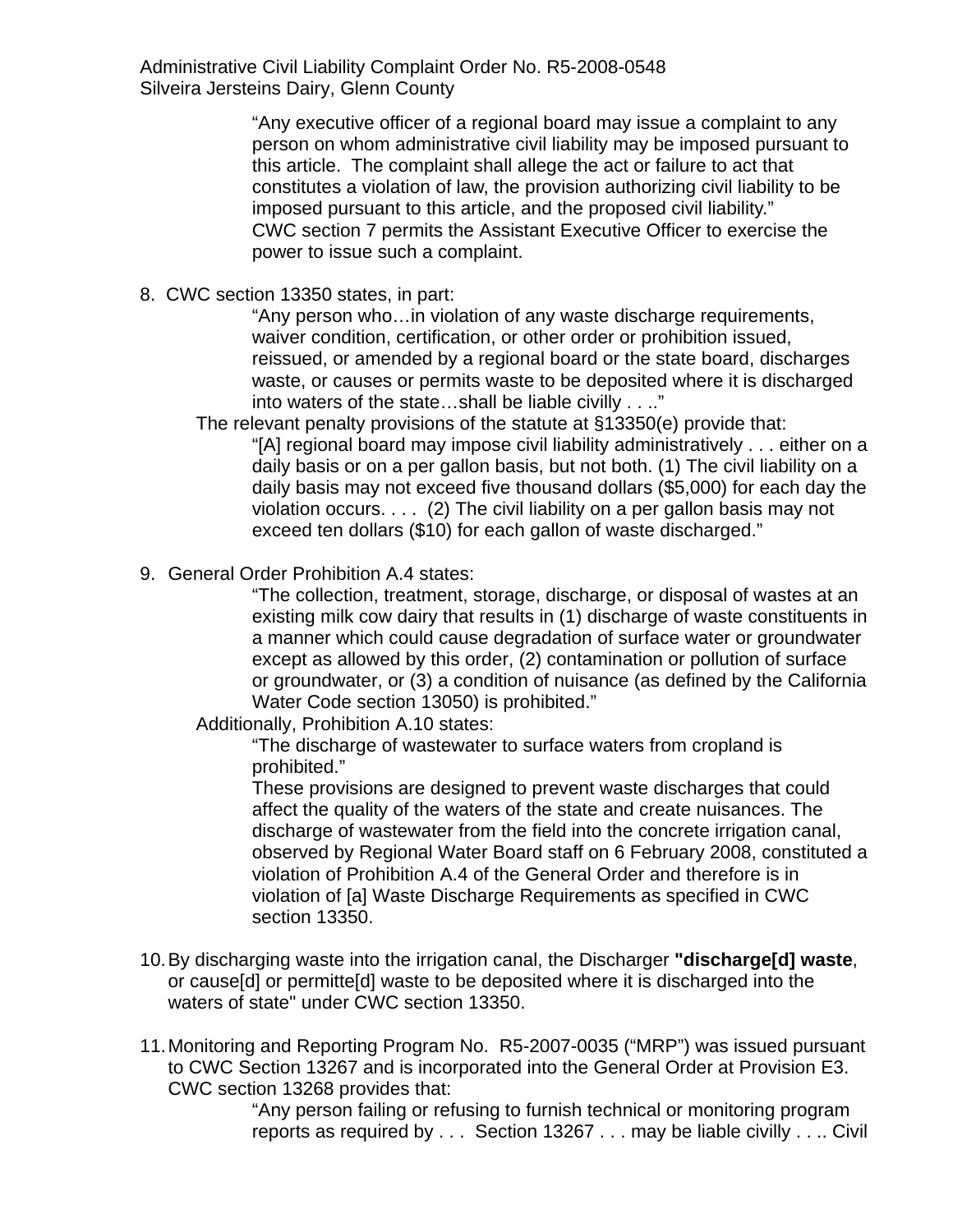> liability may be administratively imposed by a regional board . . . in an amount which shall not exceed one thousand dollars (\$1,000) for each day in which the violation occurs."

- 12. Section C of the MRP, under "Priority Reporting of Significant Events," requires the discharger to report "any noncompliance that endangers human health or the environment or any noncompliance with Prohibitions A.1, A.2, A.3, A.4, A.5, A.8, A.9, A.10, A.11, and A.12 in the [General] Order." In relevant part, the discharger must submit a written report to the Regional Water Board within two weeks of becoming aware of the incident. The report must contain a description of the noncompliance, its causes, duration, and the actual or anticipated time for achieving compliance. The report must include complete details of the steps that the Discharger has taken or intends to take, in order to prevent recurrence. The Discharger became aware of the incident at the latest on 6 February 2008 when Regional Water Board staff inspected the discharge. The Discharger was required to submit a written report within two weeks of that date on 20 February 2008. The report was not received by the Regional Water Board until 17 March 2008, 26 days late.
- 13.**Maximum Civil Liability for Discharge to Irrigation Canal:** Per CWC section 13350 maximum civil liability for the discharge to the irrigation canal is five thousand dollars  $(\$5,000 \times 1$  day = \$5,000).
- 14.**Minimum Civil Liability for Discharge to Irrigation Canal**: There is no minimum civil liability amount in accordance with CWC section 13350.
- 15.**Maximum Civil Liability for Failure to Submit Report:** Per CWC section 13268, the maximum civil liability for the failure to submit the written report is twenty-six thousand dollars  $(\$1,000 \times 26 \text{ days} = \$26,000$ ).
- 16.**Minimum Civil Liability**: There is no minimum civil liability amount in accordance with CWC section 13268.
- 17.**Total Maximum Civil Liability:** The total maximum civil liability is thirty-one thousand dollars  $(\$5,000 + \$26,000 = \$31,000)$ .
- 18. CWC section 13327 states:

"In determining the amount of civil liability, the regional board, and the state board upon review of any order pursuant to Section 13320, shall take into consideration the nature, circumstance, extent, and gravity of the violation or violations, whether the discharge is susceptible to cleanup or abatement, the degree of toxicity of the discharge, and, with respect to the violator, the ability to pay, the effect on ability to continue in business, any voluntary cleanup efforts undertaken, any prior history of violations, the degree of culpability, economic benefit or savings, if any, resulting from the violation, and other matters as justice may require."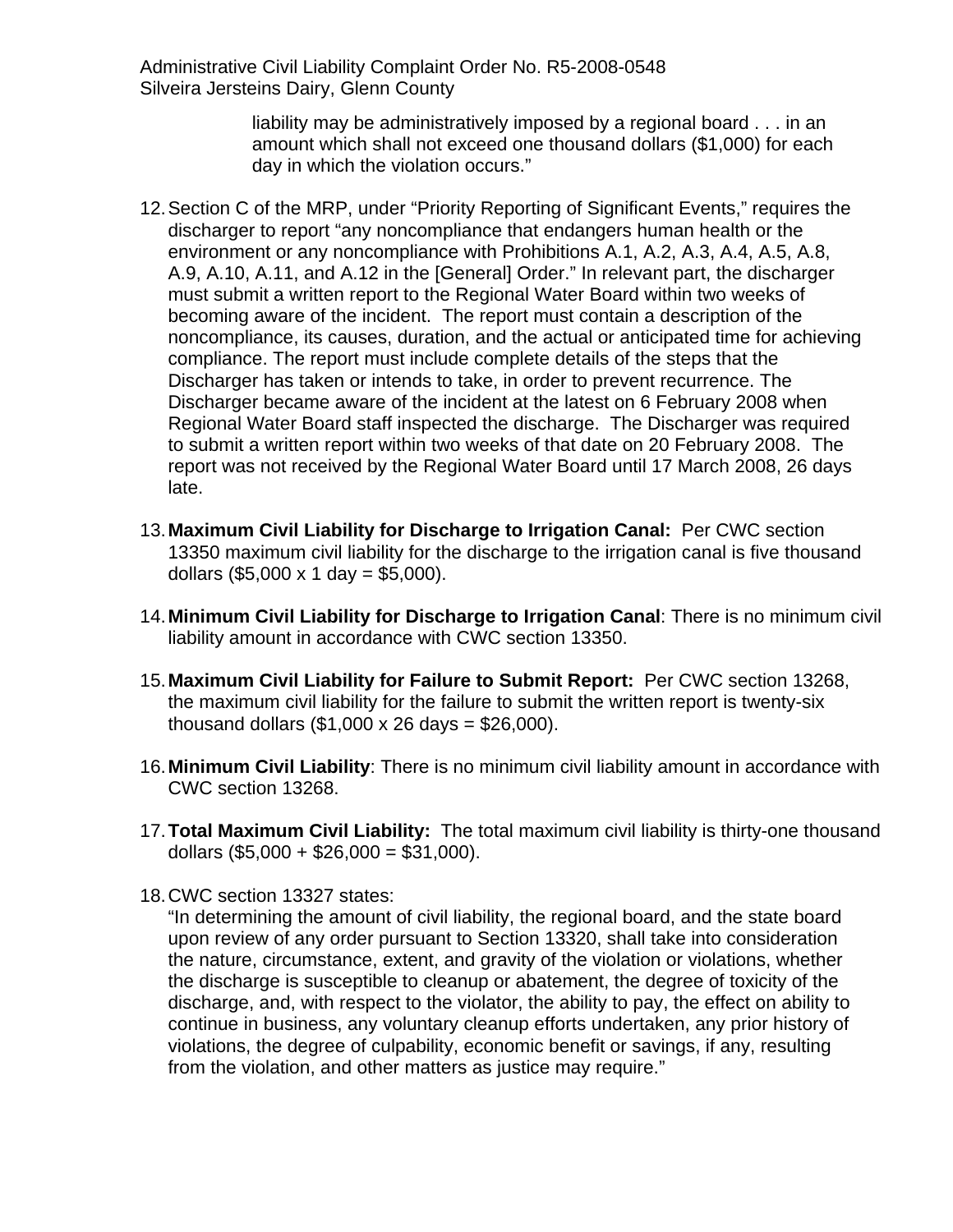- 19. After fully considering all the factors specified in CWC 13327, the Regional Water Board proposes to impose Administrative Civil Liability in the amount of **five thousand dollars (\$5,000)**.
- 20. Issuance of this Administrative Civil Liability Complaint is exempt from the provisions of the California Environmental Quality Act (Pub. Resources Code § 21000 et seq.), in accordance with California Code of Regulations, title 14, section 15321 (a) (2).

# **SILVEIRA JERSTEINS DAIRY, MANUEL SILVEIRA (OPERATOR), AND DIEGO FERNANDEZ (OWNER) ARE HEREBY GIVEN NOTICE THAT:**

- 1. The Assistant Executive Officer of the Regional Water Board proposes that the Discharger be assessed an Administrative Civil Liability in the amount of **five thousand dollars (\$5,000).**
- 2. A hearing on this matter will be held at the Regional Water Board meeting scheduled on **11/12 September 2008**, unless the Discharger agrees to complete the following **by 11 August 2008**:
	- a) Waive the hearing by completing the attached form and returning it to the Regional Water Board; and
	- b) Pay the proposed administrative civil liability of **five thousand dollars (\$5,000)** in full.
- 3. If a hearing on this matter is held, the Regional Water Board will consider whether to affirm, reject, or modify the proposed Administrative Civil Liability, or whether to refer the matter to the Attorney General for recovery of judicial civil liability.

JACK DEL CONTE Assistant Executive Officer

> 11 July 2008 Date